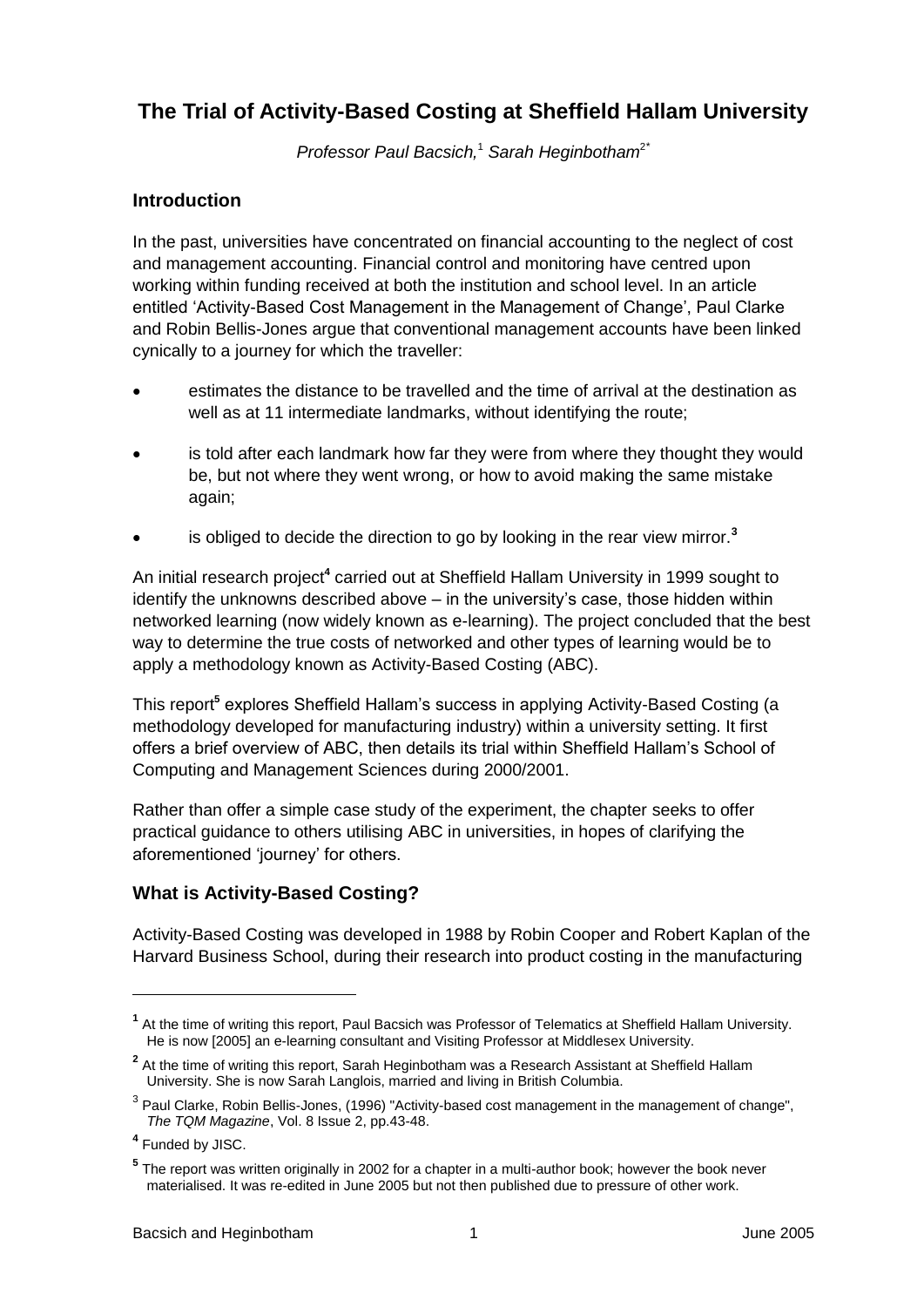industry**.** <sup>6</sup> They recognised that 'the traditional costing model distorted product costs by assuming overhead costs are driven by the volume of goods produced via surrogates such as direct labour hours, machine hours or direct material expenditure'.**<sup>7</sup>** If the manufacturing process of two different products required time on the same machine, it was likely that the products would receive the same average overhead cost allocation, even if the processing of one product took twice as long as that of the other. The cost was spread out evenly, in what consultants hired by Sheffield Hallam would later term the 'peanut butter spread approach'

Put simply, ABC acknowledges that the business of a manufacturer can be broken down into a number of discrete activities that often cross departmental boundaries. It costs a certain amount of money to perform each of these activities, and the majority of the organisation's costs can easily be assigned to one (or in proportion to a number) of these specific activities.

Contrary to traditional accounting, Activity-Based Costing breaks down overheads based on actual consumption of the resources by each activity or task, thereby making a rational allocation of indirect costs.**<sup>8</sup>**

Basic questions ABC attempts to answer are:

- What activities are undertaken to provide a product or service?
- How often, and by whom, are activities performed?
- What resources are consumed when undertaking activities?
- How much does it cost to perform a particular activity?
- How much does it cost to provide a product or service?
- What value-adding and non-value-adding activities are undertaken?

When the total cost for each activity has been established, this cost can then be distributed to the products or services (known as 'cost objects') in relation to their consumption of that activity. Thus, each product or service is assigned costs for only the activities that go into producing it.

Under ABC, costs that cannot be sensibly linked to the cost object can be treated as 'Business-Sustaining Costs'**.** The organisation doing the costing may choose to either keep these costs completely separate or to reallocate them across activities so that all costs can be taken to the cost object.

## **ABC in Universities**

Within a university setting, ABC can be applied in a similar manner. As in manufacturing, university faculty and staff devote their time to a variety of common activities (for example,

 $\overline{a}$ 

**<sup>6</sup>** Cooper/Kaplan 1998 note.

**<sup>7</sup>** (Cleary, 2000).

**<sup>8</sup>** (Howson and Mitchell, 1995).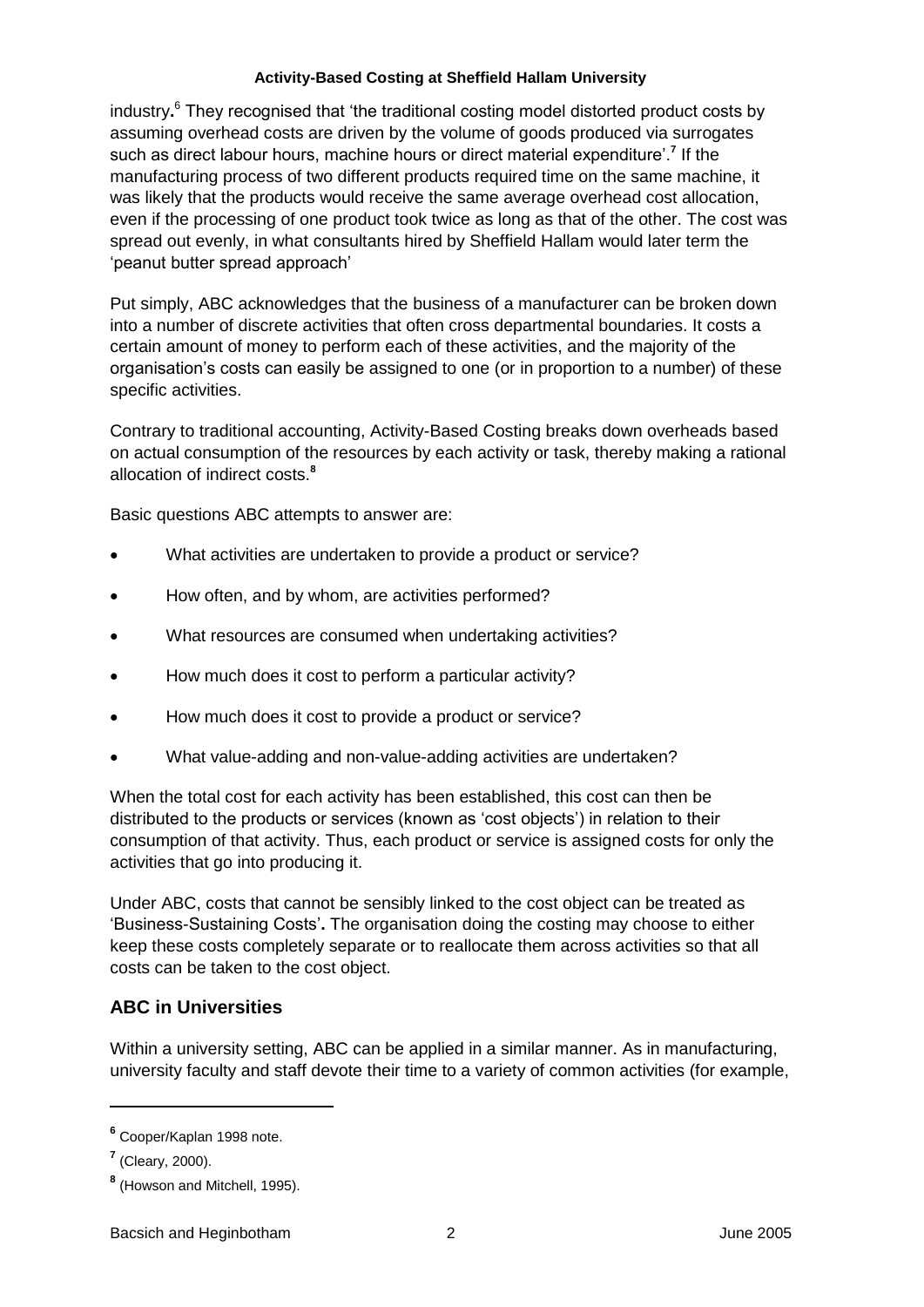lesson planning). If we calculate the percentage of time each individual spends on lesson planning, and apply that same percentage to each of their individual salaries, we get the 'Salary Cost' for the activity lesson planning. When other costs of lesson planning, such as a percentage of office space costs, have been allocated to activities, the total cost of the activity Lesson Planning is known and can then be distributed to the courses (cost objects) using an appropriate cost driver. When all the different activity costs have been distributed to courses then we end up with a total cost for each course.





In the above example, academic staff are a resource of the university and their time is a cost to the university. Staff spend their time carrying out various activities, such as 'lesson planning'. If we take the percentage of each individual's time spent on 'lesson planning' and apply that same percentage to each of their salaries, we get the salary cost for the activity 'lesson planning'. The cost of the activity 'lesson planning' is then distributed to the courses (cost objects) using an appropriate cost driver – in this case number of lessons to be planned.

Figure 2 below illustrates the ABC Process. Costs, taken from the General Ledger, are attributed directly to Cost Objects or to Activities using Methods; some Costs are called Business Sustaining Costs when they cannot be realistically attributed to Activities or Cost Objects. Those which are attributed to Activities are then distributed to the Cost Objects using Cost Drivers. Budgets can then be fed into the model allowing comparisons between budgets and actual spending to take place.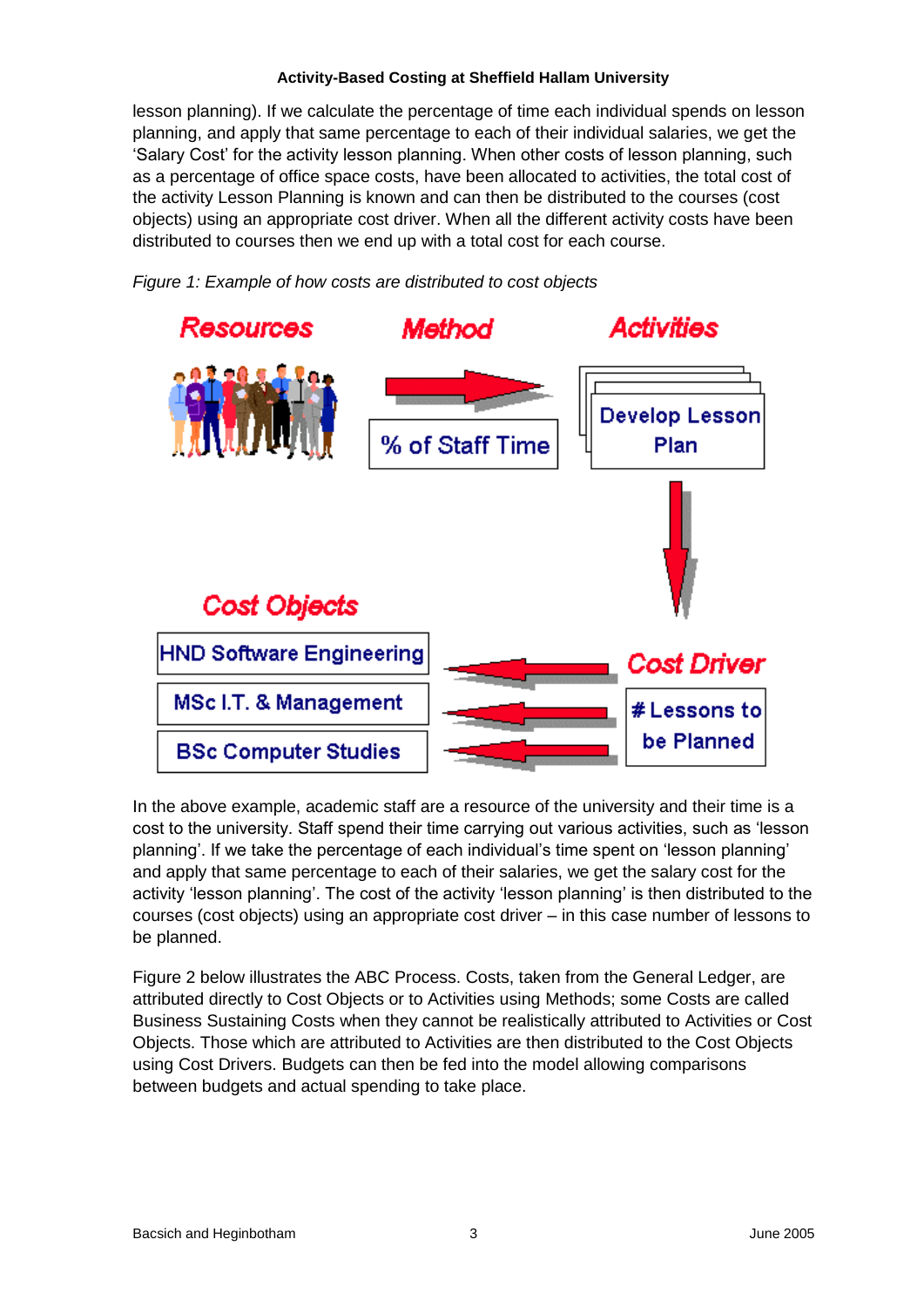



Cropper and Cook surveyed University Finance Directors in 1993, and then again in 1998/9 to establish trends in the use of Activity-Based Costing within universities. They discovered a great deal more interest in ABC by 1998, but there had been little increase in actual usage over the period. Telephone research undertaken during this project indicated that a substantial number of universities have now bought ABC software and intend to adopt ABC in the future, but most have still to get started.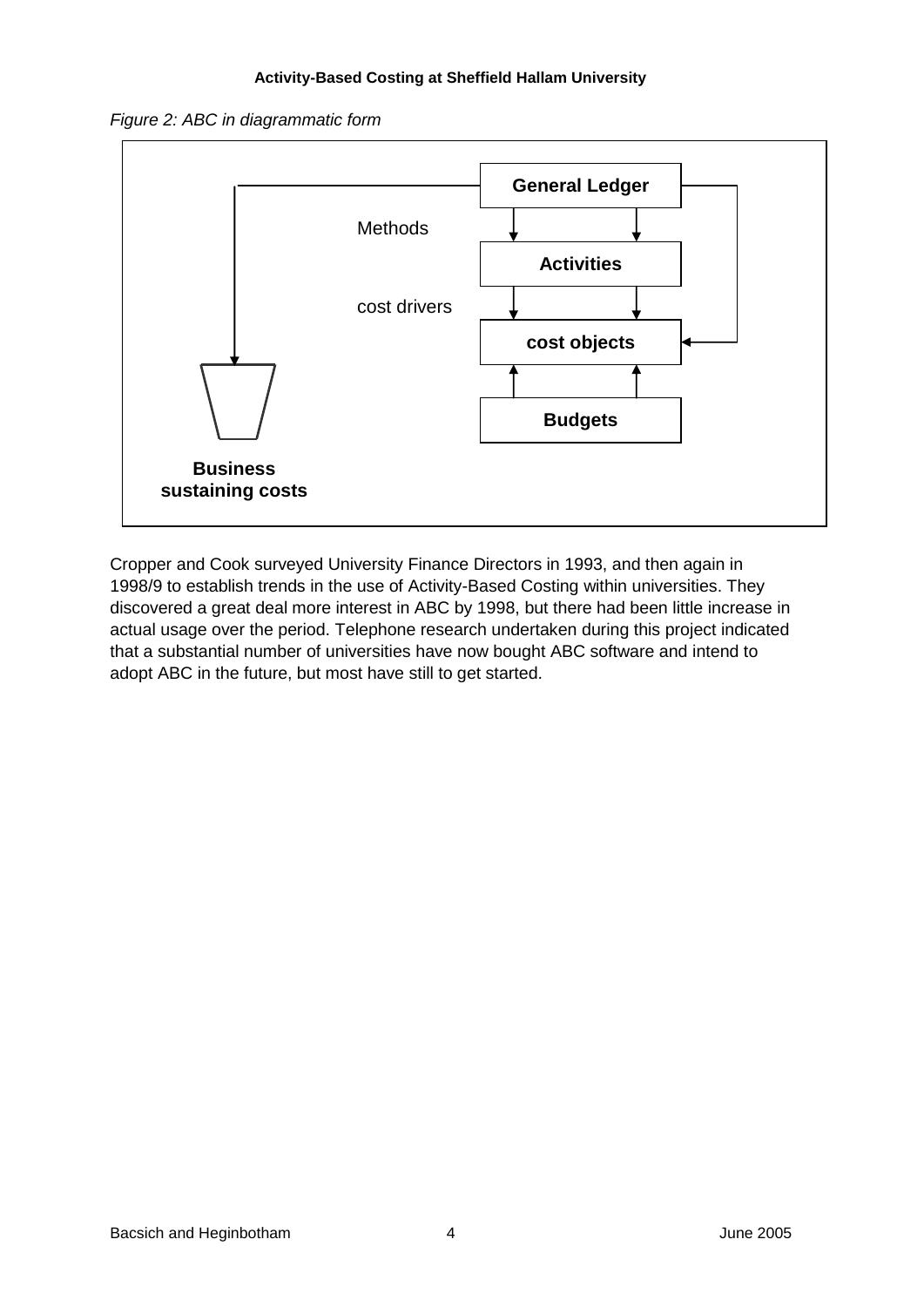*Figure 3: Interest in using Activity-Based Costing in Universities* 



## **The ABC Trial at Sheffield Hallam University**

The following material covers the experiences of the team (two full-time non-accountant research assistants over a period of six months) in piloting Activity-Based costing in the School of Computing and Management Sciences at Sheffield Hallam University. This was done in accordance with the methodology provided by an ABC consultant from the Armstrong Laing Group. Consultants were employed to advise and assist the team due to the short time frame and limited experience of the researchers in Activity-Based costing; and in particular to ensure that the full industry methodology was adhered to.

Within Sheffield Hallam University, the School of Computing and Management Sciences (CMS) is a lively community of some 100 academics, 50 support staff, 1800 undergraduate students and 600 postgraduate students. Undergraduate courses in IT, Statistics and Business Process Management are popular with students and employers. The School has an international portfolio, including 200 students studying through distance learning overseas. The University operates a devolved budgeting system, allocating government funding and other income to academic schools using a Unit Income Distribution Model (UIDM) after funding for central services has been top-sliced.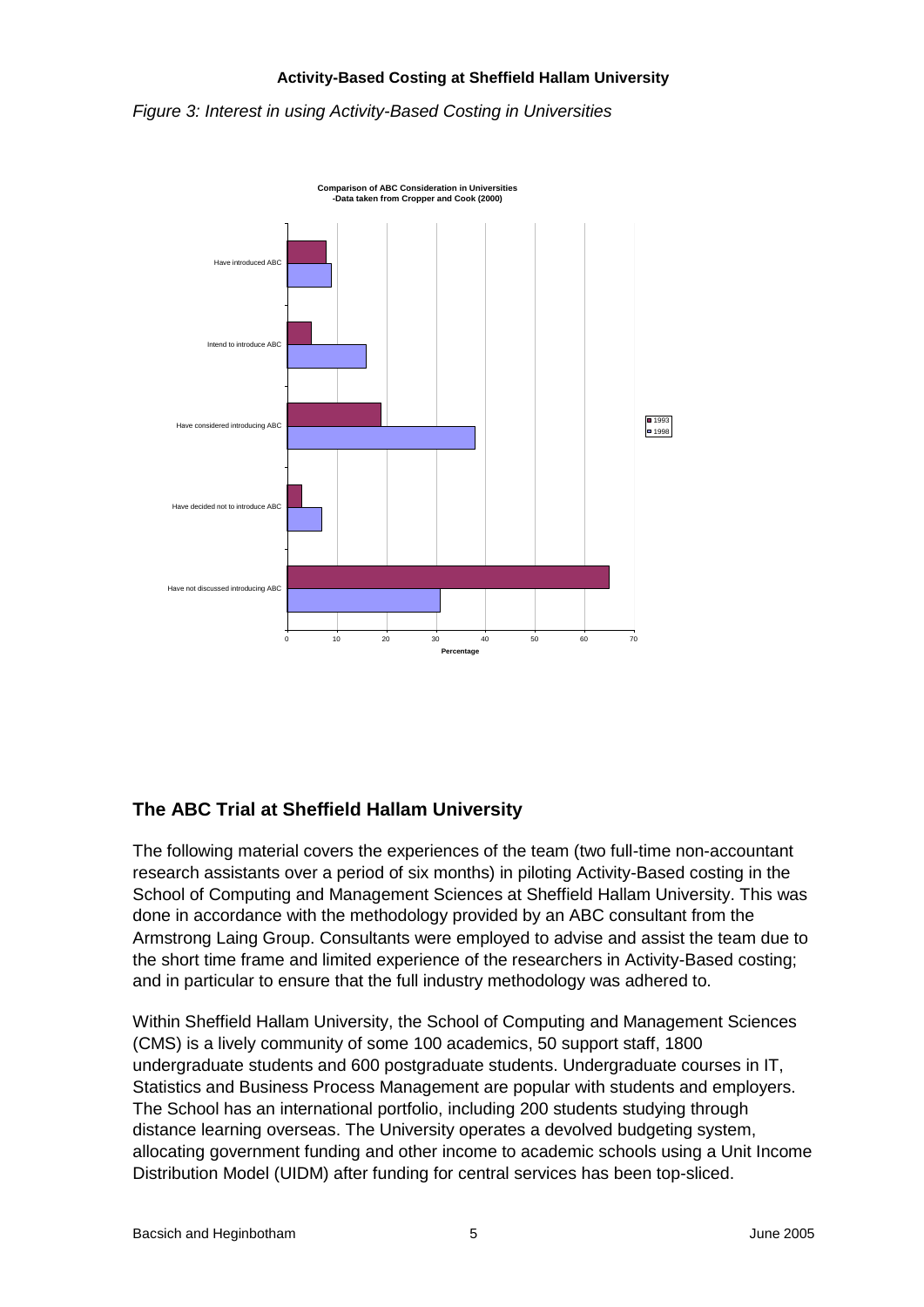Figure 4 illustrates the processes undertaken by the team during the trial. Boxes with a double outline indicate exercises which required the involvement of people outside the study team.

*Figure 4: Flow Chart Illustrating the Activity-Based Costing Methodology trialled by the SHU team*



#### *Introduction*

The SHU trial consisted of the following stages: a Senior Management Briefing; a two-day Process/Activity Workshop; the creation and amendment of an Activity Dictionary; the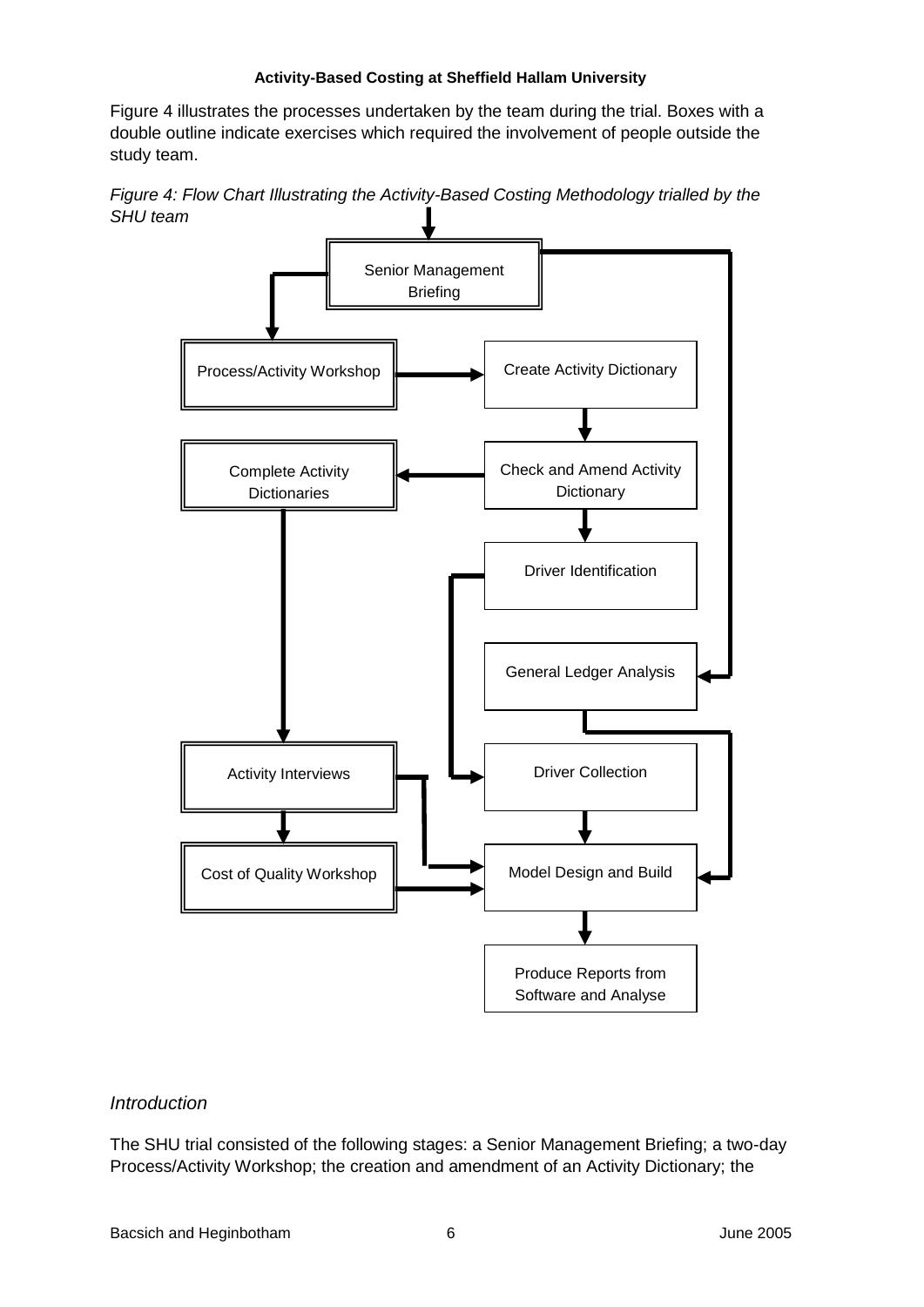completion of the Dictionary by all members of university staff; a session held to determine all relevant cost drivers; an analysis of the university's General Ledger; Activity Interviews with all participating members of staff; collection of data for cost drivers; a 'Cost of Quality' workshop; the entering of data into special software for processing; analysis and reporting of results.

Each stage is detailed below.

## *Senior Management Briefing*

The Senior Management Briefing signifies the start of the process, bringing together the key management stakeholders, the project team and the consultants. This is the first stage of the trial, and as such its primary purpose is to define Activity-Based Costing by:

- outlining its potential benefits,
- exploring the involvement expected from various members of staff; and
- forecasting probable outcomes.

The briefing also gives management an opportunity to outline the type of information they themselves hope to glean from the project data.

The Sheffield Hallam briefing was delivered by the consultant from the Armstrong Laing Group, an arrangement that was agreeable for a number of reasons:

- the consultant could reassure any doubtful senior managers that ABC had worked in a variety of organisations, and provide recognised examples such as DHL, and Glasgow City Council;
- the consultant could reassure senior managers that everyone's first reaction is to say that their job is too complicated to be analysed in such a way and explain how the analysis will be done;
- the consultant had a wealth of examples demonstrating the ways in which ABC had helped organisations to understand how their income was spent, to determine which aspects of their businesses were adding the most value, and to allow senior managers to make more informed business decisions.

The SHU team anticipated resistance from its own senior management, but it became clear at the briefings that managers understood the general concept of ABC, and all agreed that if the necessary data could be obtained for analysis, the outcome would be extremely useful to their planning processes.

## *The Process/Activity Workshop*

The Process/Activity Workshop (which should take no longer than two days) brings together representatives of all staff within the entity being costed: academics, managers, administrators and technical staff. The goal of the exercise is to gain an understanding of the processes and activities undertaken by different staff members within the School, and then follow up by drafting a comprehensive list of these activities.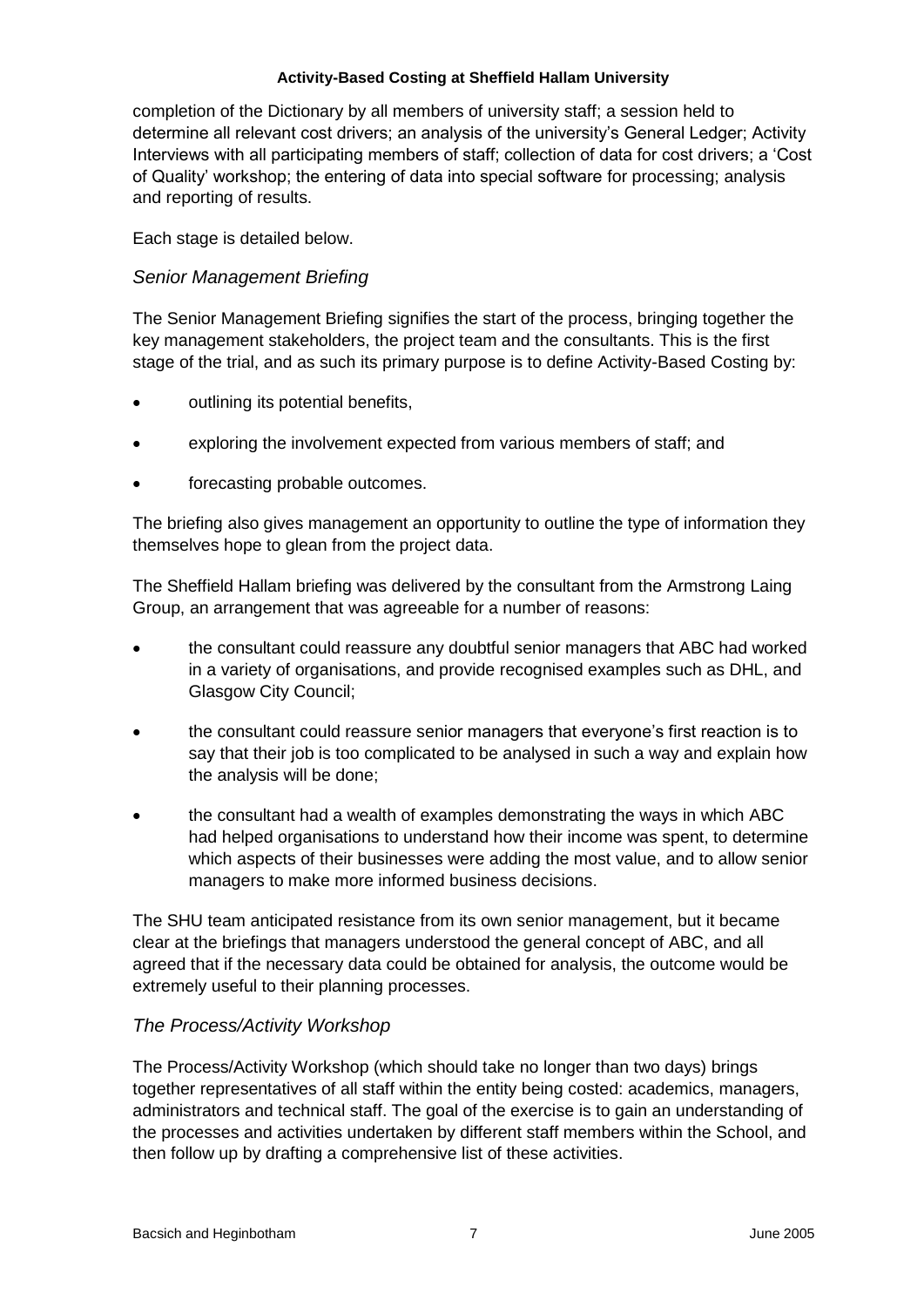At SHU, this exercise took two extended afternoons with roughly ten participants (and the project team). The team had selected key representatives from all areas of school operation, and found it difficult to keep participants present for the full duration of the exercise (due to teaching commitments, meetings and other responsibilities). Fortunately, it did not disrupt the exercise to have participants coming and going according to the requirements of their schedules, as long as all maintained a general understanding of what was taking place.

Participants were asked to identify all of their work-related activities, including those that are generally considered to be 'fire-fighting' (dealing with problems that ought not to happen such as chasing non-payment of fees or sorting out enrolment forms that have been incorrectly filled out). These are the activities that can be further investigated for improvement if it is shown that they carry significant costs.

The exercise turned out to be a great team-building experience, offering staff members an insight into what their colleagues do, and a rare opportunity to question why they do it.

### *Create the Activity Dictionary*

The Activity Dictionary is the resulting list of all activities undertaken by staff in the school, categorised according to headings identified during the Process/Activity Workshop. (The Activity Dictionary will serve as the primary device for collating all data regarding how staff members spend their time; see *'Complete the Activity Dictionary',* below and Appendix A for a sample Activity Dictionary.)

Creating the dictionary simply involves typing the processes and activities cited by participants in the Process/Activity Workshop into a proforma (in SHU's case, one provided by the consultant). The SHU team found it necessary to explore some areas in more detail during this phase of the process due to gaps and issues of clarity and consistency.

## *Check and Amend the Activity Dictionary*

A draft of the Activity Dictionary is sent out to all who attended the Process/Activity Workshop, to ascertain whether it can be considered an accurate interpretation of the activities identified and discussed at the workshop. At this stage additions and clarifications can be made if necessary.

## *Complete the Activity Dictionary*

This is the most time-consuming part of the ABC process. Once checked and amended, the Activity Dictionary becomes the project's main information-gathering tool, recording the range of tasks undertaken by each staff member and the time spent on each one.

In industry, line managers or section heads can complete the Activity Dictionary on behalf of their entire team, so that all members of the organisation can be recorded without having to complete the Dictionary in person. In a university setting this may be more complicated. Sheffield Hallam's matrix management structure for academic members of staff made this type of Dictionary completion impossible. This was because the academic members of staff report to different people for different parts of their work (e.g. undergraduate teaching, staff development, research etc.) and so no one person knows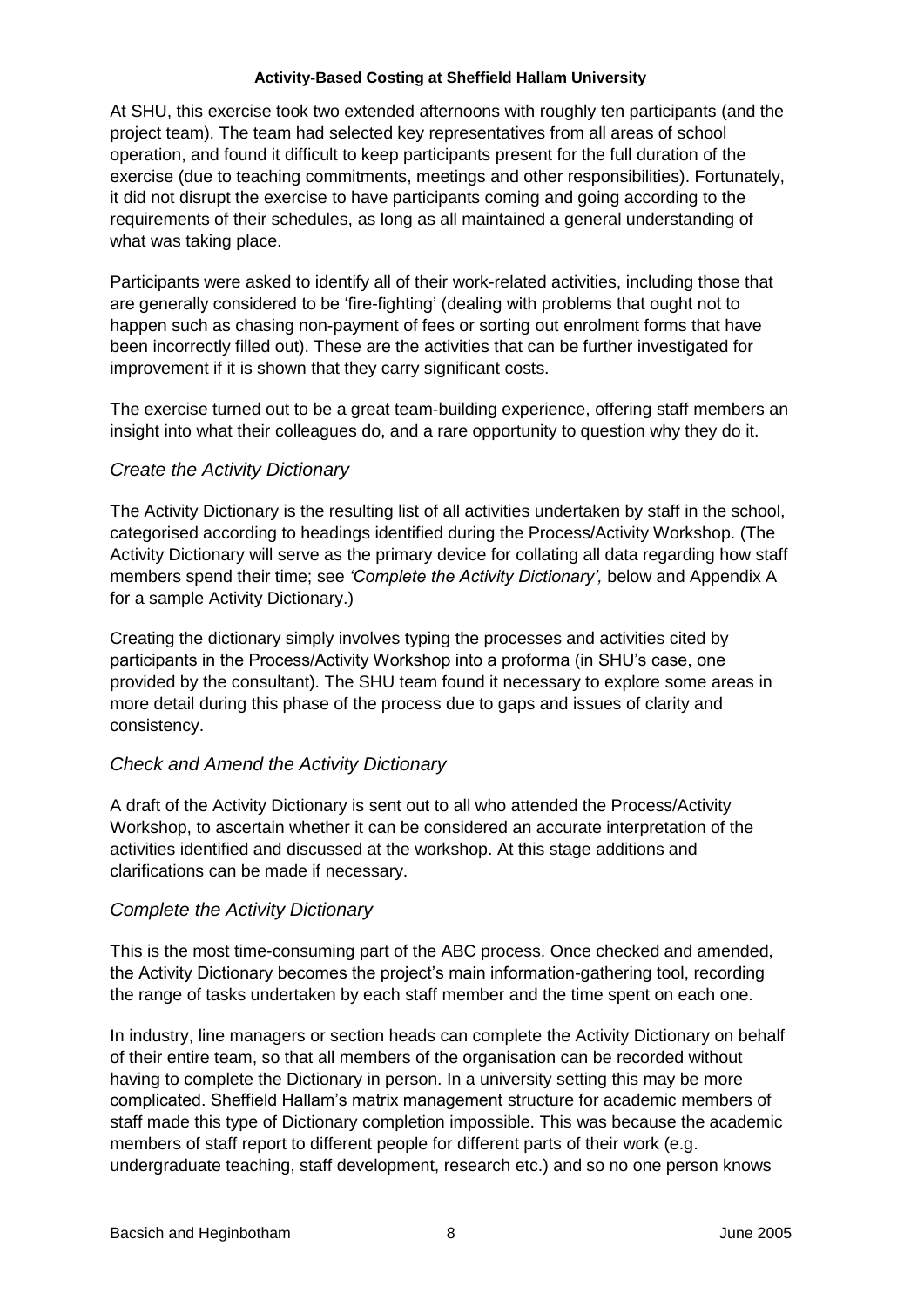exactly how another spends their time. As a variant of the normal business procedure, academic members of staff were asked to complete individual Dictionaries which were then amalgamated by the project team. As in industry, the administrative and technical team leaders were able to complete a single Dictionary which incorporated the times for their entire teams.

A member of the SHU project team visited each participant in person when distributing the Dictionary, to make sure that all understood what was required. It was recommended that staff read through the Dictionary thoroughly the first time without marking anything, to get an overall picture of its contents and structure before marking which activities they undertake during the course of the year. (We found it expedient to talk people through the completion of their Activity Dictionaries in person at a later phase of the process; see *'Activity Interviews',* below.)

A small number of additional activities can be added at this stage if the participant feels strongly that something crucial has been omitted (it is the up to the study team to decide whether the new activity is significant enough to be included in the master Activity Dictionary). Only once staff members are confident that their selections represent the range of tasks that they personally undertake should they focus on the percentage of the time they spend doing them. Activities which account for less than one percent of a person's time are discounted.

Some participants complete this exercise on 'gut feeling', while others consult diaries or similar records. Some approach the dictionary in a more empirical way altogether, calculating roughly what percentage of their time is spent doing teaching-related tasks, and then looking at how that breaks down. Whatever the method employed, the SHU team have found the results to be surprisingly similar.

## *Driver Identification (Methods and Cost Drivers)*

Driver Identification is handled by a brainstorming session to determine appropriate and available cost drivers. It is important to use appropriate cost drivers because the cost driver chosen can dramatically affect the costs allocated. For example, if the number of students is chosen as a cost driver it would give a totally different effect than if the number of staff were chosen as the cost driver.

This exercise took the SHU team one afternoon, with the assistance of the ABC consultant. Each activity was considered in turn, and an appropriate method and cost driver chosen to drive the costs firstly to the activities from the General Ledger and then from the activities to the cost object respectively.

#### *General Ledger Analysis*

In this phase the General Ledger is examined, and transactions, or groups of transactions, are allocated one of the 'methods' identified in the previous phase. The method describes how the transaction costs in the General Ledger are to be allocated to activities, or in some cases to the cost objects directly. For example, travel costs for placement visits would have the method 'direct to activity – Visit Students'**.** Staff undertake a number of duties which will cover a various activities or a number of courses; their salaries therefore need to be distributed across the amount of time spent on those individual activities. In this case the method would be 'percentage of staff time'.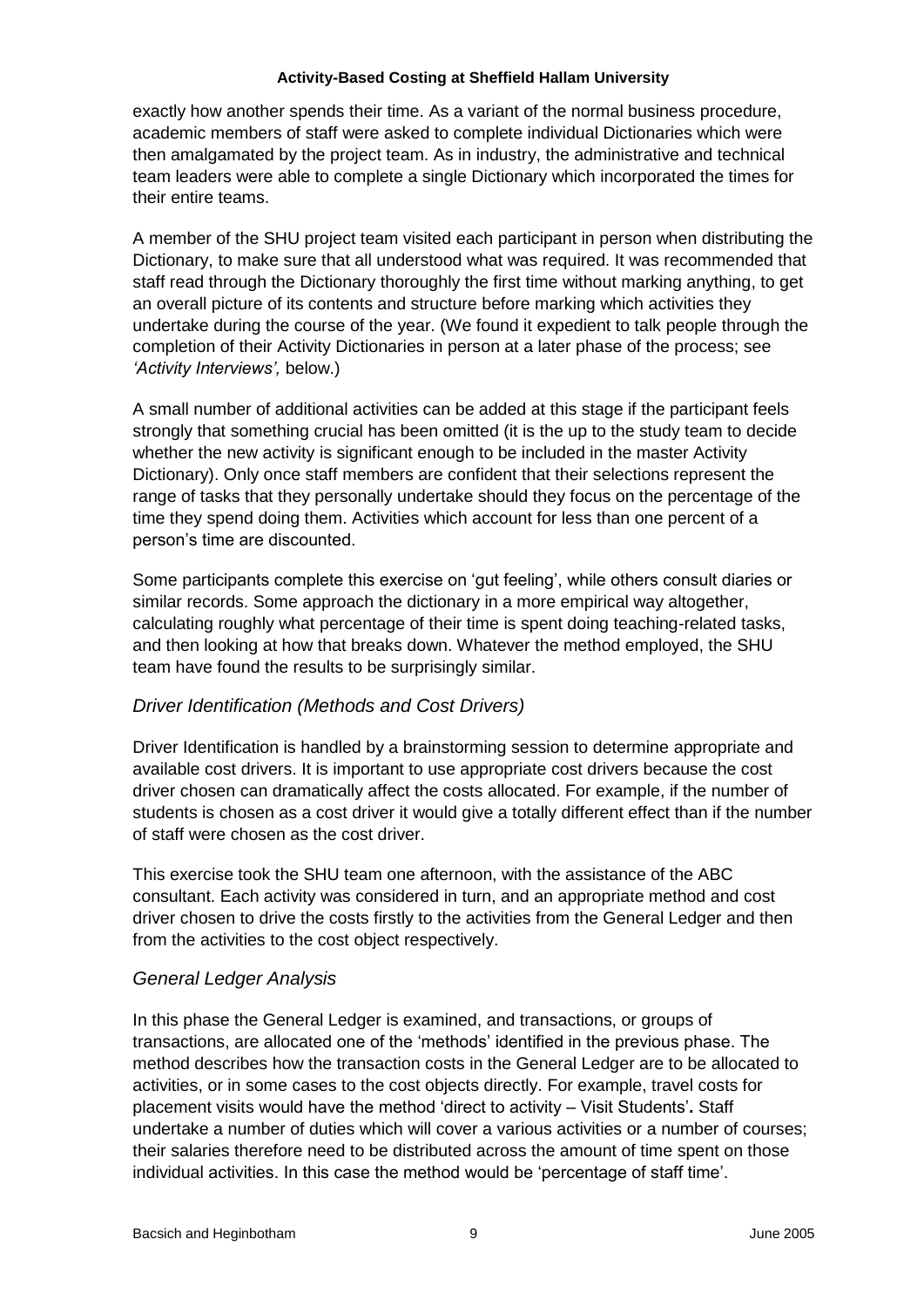The Armstrong Laing software that the SHU team opted to use was able to extract information directly from SHU's existing General Ledger system. For the chosen period of one year, the School of CMS had approximately 15,000 transactions to examine.

### *Activity Interviews*

This exercise is intended to ensure that the information submitted in the Activity Dictionary is correct. It is also an opportunity to check that any new activities added by those completing the Dictionary are significantly different from pre-existing ones.

The team discovered that some staff needed more help than others at this phase; some had completed their Dictionaries already, while others had run into difficulties. Very few academics had completed their Activity Dictionaries in full before their Activity Interview.

The most common mistakes among all participants were:

- duplication of time: where they believed activities overlapped, some participants had recorded the time spent in both categories; and
- many participants had completed the Activity Dictionary but not added up their percentages to see how close it was to 100%; upon inspection, one Dictionary from a manager added up to 324%.

The team also found that:

- it can be extremely useful for the interviewer to look at documents relating to the interviewee's schedule, such as an academic's teaching timetable, before the informal Activity Interview;
- designated names for processes and activities will be questioned, even by those who attended the initial workshops;

## *Driver Collection*

This exercise follows directly on from the Driver Identification and focuses upon collecting the data required for the cost drivers. Appendix B gives some examples of cost drivers used. The ease of this process will depend upon the specific drivers chosen and whether the information required is easily accessible.

Drivers are split into two different groups – methods, which drive the general ledger costs to activities, and cost drivers, which drive activity costs to the cost object.

In the trial, SHU attempted to cost courses specifically; therefore the cost drivers were items which directly affected the cost of the activities involved in putting on a course. For example, if one course receives 5000 applications and another only receives 5, it is obvious that the cost of dealing with the 5000 applications is far greater than for the 5. The cost driver for the central admissions service could, therefore, be the number of applications. The SHU team found that for some identified cost drivers the information was readily available and highly relevant, but for other situations (where the most obvious and relevant cost driver information was not available), surrogates were required.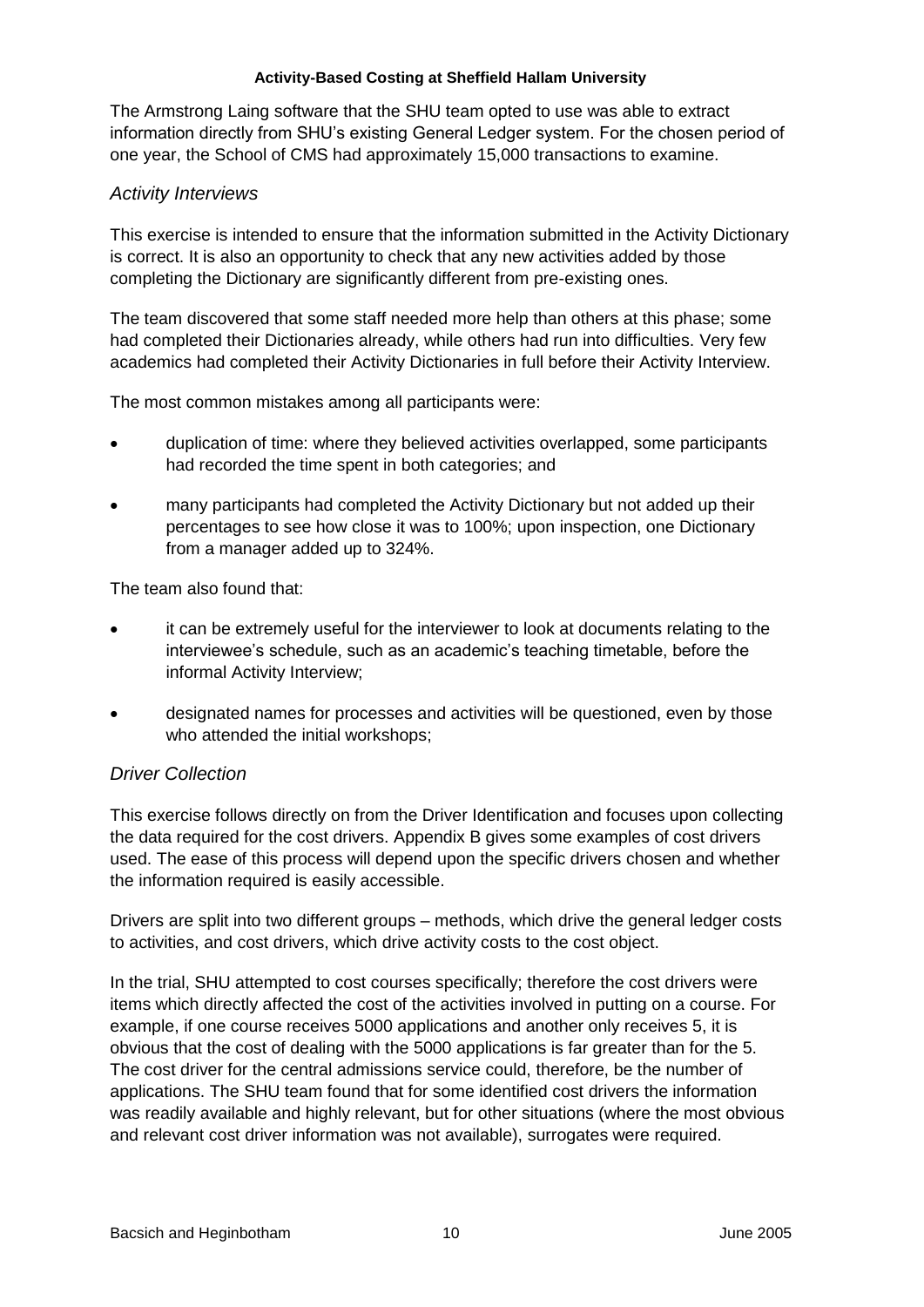### *Cost of Quality Workshop*

This is a workshop usually attended by those who were involved in the initial Process/Activity Workshop to ascertain the perceived value of each activity undertaken in the School. Workshop participants were asked to assign a value and a quality attribute to each activity simply by ticking their choice in a matrix (see Figure 5).

The purpose of this exercise is to illustrate where things are going wrong, potentially leading to a reduction in costs without a loss of service or quality, as well as an ongoing measure of process improvement.

| <b>Value Attributes</b>                   | <b>Quality Management</b>      |
|-------------------------------------------|--------------------------------|
| <b>Customer Value Adding</b><br>$\bullet$ | <b>Basic Work</b><br>$\bullet$ |
| <b>Business Value Adding</b>              | Prevention<br>$\bullet$        |
| Non Value Adding                          | <b>Internal Failure</b>        |
| Support                                   | <b>External Failure</b>        |
|                                           | Check                          |

*Figure 5: Value and quality management attributes assigned to activities in the SHU study*

### *Model Design and Build*

At this point all of the information collected is entered into the software.

In SHU's case, all data collected thus far had been stored in Excel spreadsheets. Model building involves formatting the data correctly and importing it in to the software. Once the model is built, activity and cost object costing can take place; allocations and driver volumes can be altered; and 'what if' analysis can be undertaken.

As the process is likely to vary depending upon the software used, it is not appropriate to enter into too much detail regarding how our specific model was built. However, this was the 'fun part' of the project for the SHU project team and where the hard work of data collection began to show results.

## *Reporting*

This stage is vital for presenting the results of the ABC implementation. It enables the team to isolate significant findings from the model and present them in a manner suited to various audiences. Once initial reports are produced, it is important to validate them by confirming with the people concerned that the figures look correct, and consist of the costs they would expect to see. From the validation stage certain changes may need to be made to the model. For example, it may be appropriate to alter cost driver shares / weightings for certain cost objects and then rerun the reports.

Throughout the ABC process, from the Management Briefing onwards, participants will inform project team of what type of information they are interested in receiving once the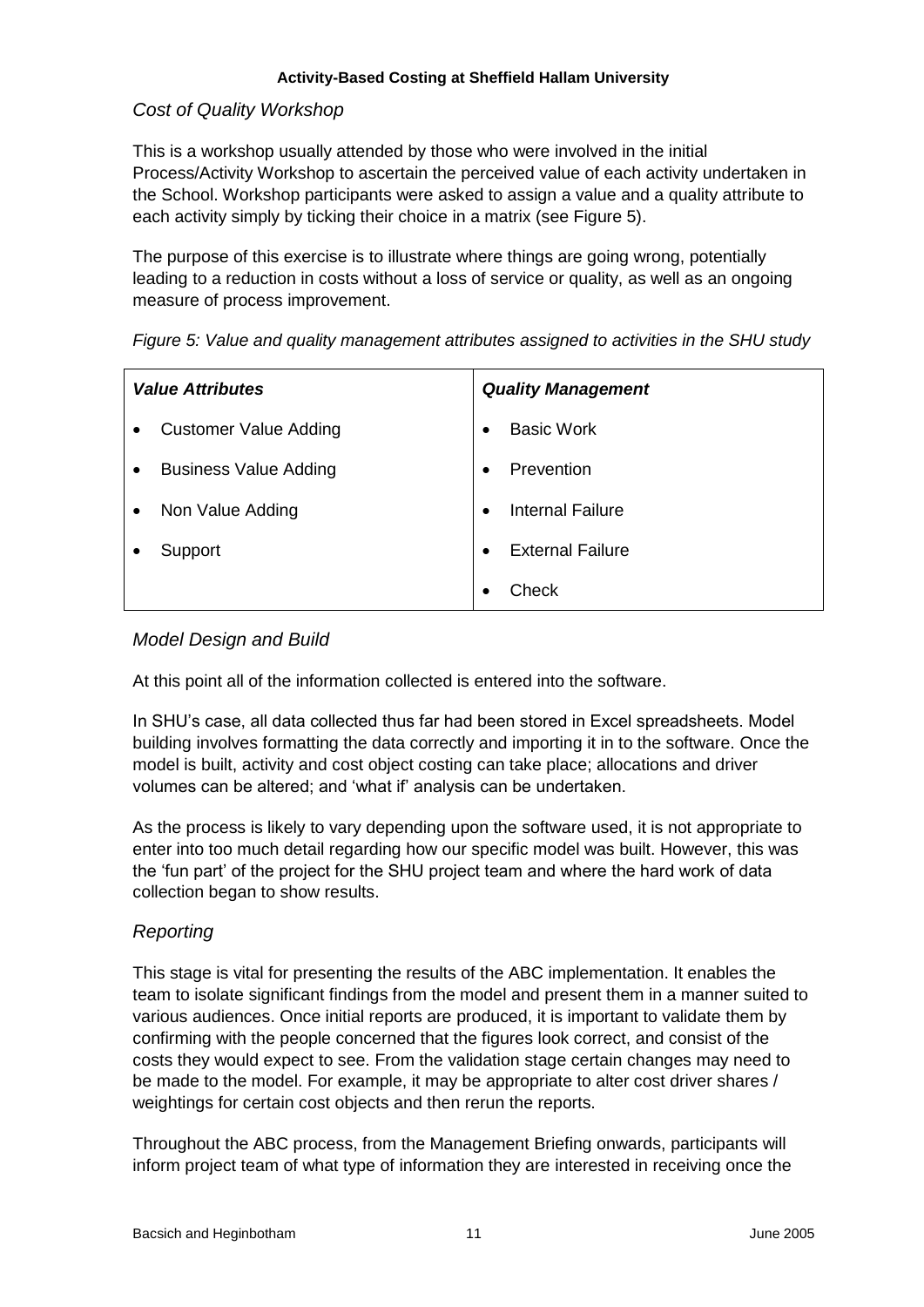data has been processed, and it is beneficial to note these requests and to report on them as information becomes available.

### *Results*

For reasons of confidentiality, we cannot report on the results from the SHU trial in too much detail, but it will be necessary to refer in part to our own results in order to illustrate ABC's ability to inform decision making.

The cost data can be analysed in many ways. However, the main costs are those of:

- departments (budget codes within each School)
- accounts (types of cost e.g. academic pay, course advertising etc)
- **•** activities
- cost objects (courses and other projects and student types).

Below are four examples of general interest to the HE and FE sectors which we feel most readers will be able to associate with. Where figures have been mentioned they have been rounded up or down to the nearest thousand, and details such as course names have been changed.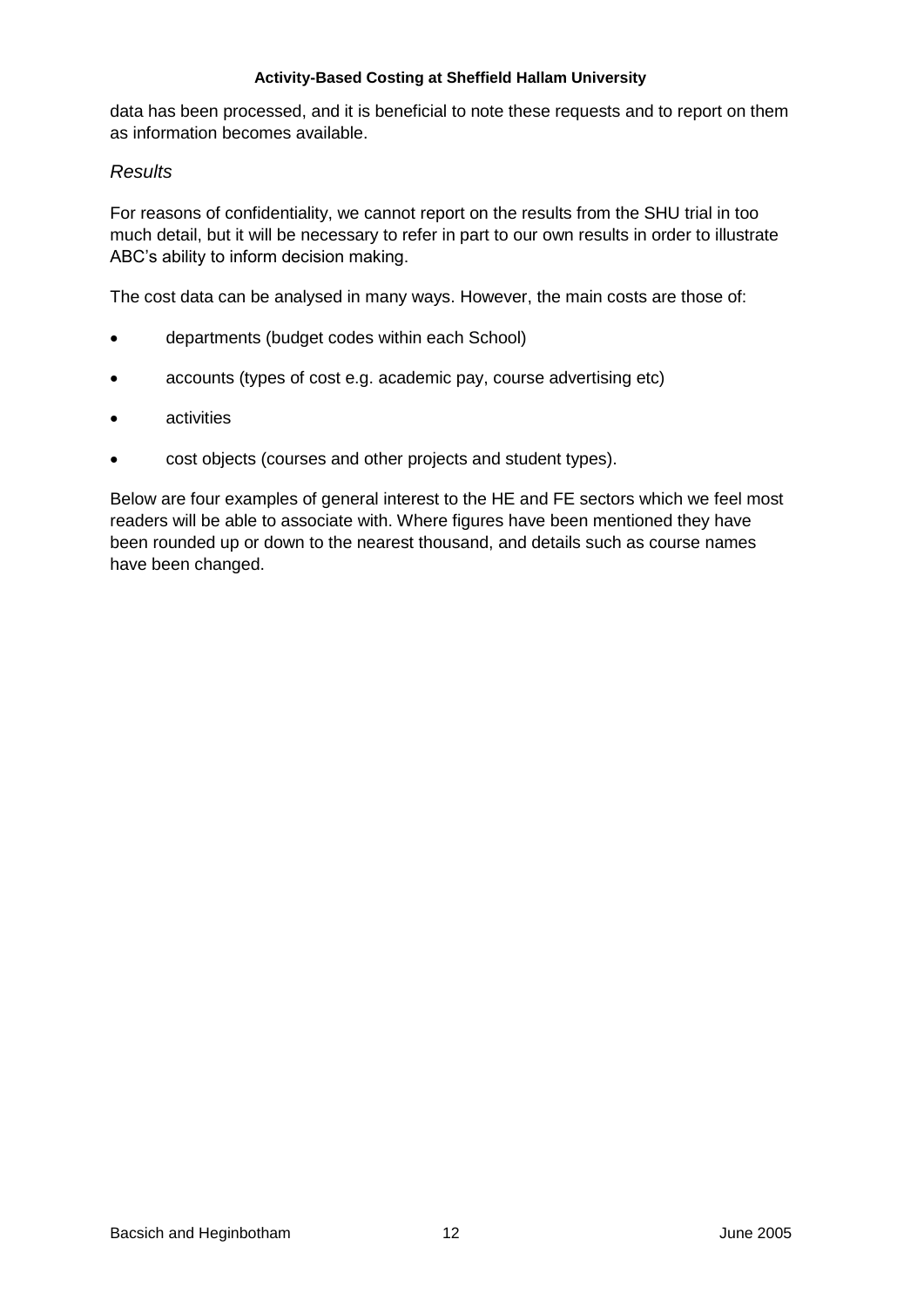### *Chart 1: Activity Costs*

Chart 1 gives a breakdown of teaching activity costs. This analysis can be undertaken for any activity or group of activities. Not surprisingly, this shows that 65% of time spent on teaching activity was spent in front of students (TEA07).



## *Chart 2: Cost of Quality and Value Analysis*

At the Cost of Quality workshop (see *Cost of Quality Workshop,* above), each activity was allocated both a quality and value attribute. Once these were imported into the software, we were able to establish the total cost to the School for each attribute. Chart 2 shows the cost of a small number of activities that were considered to be non-value adding It is this type of information that we recommend be used by management to prioritise attention for reducing the non-value adding activity costs wherever possible.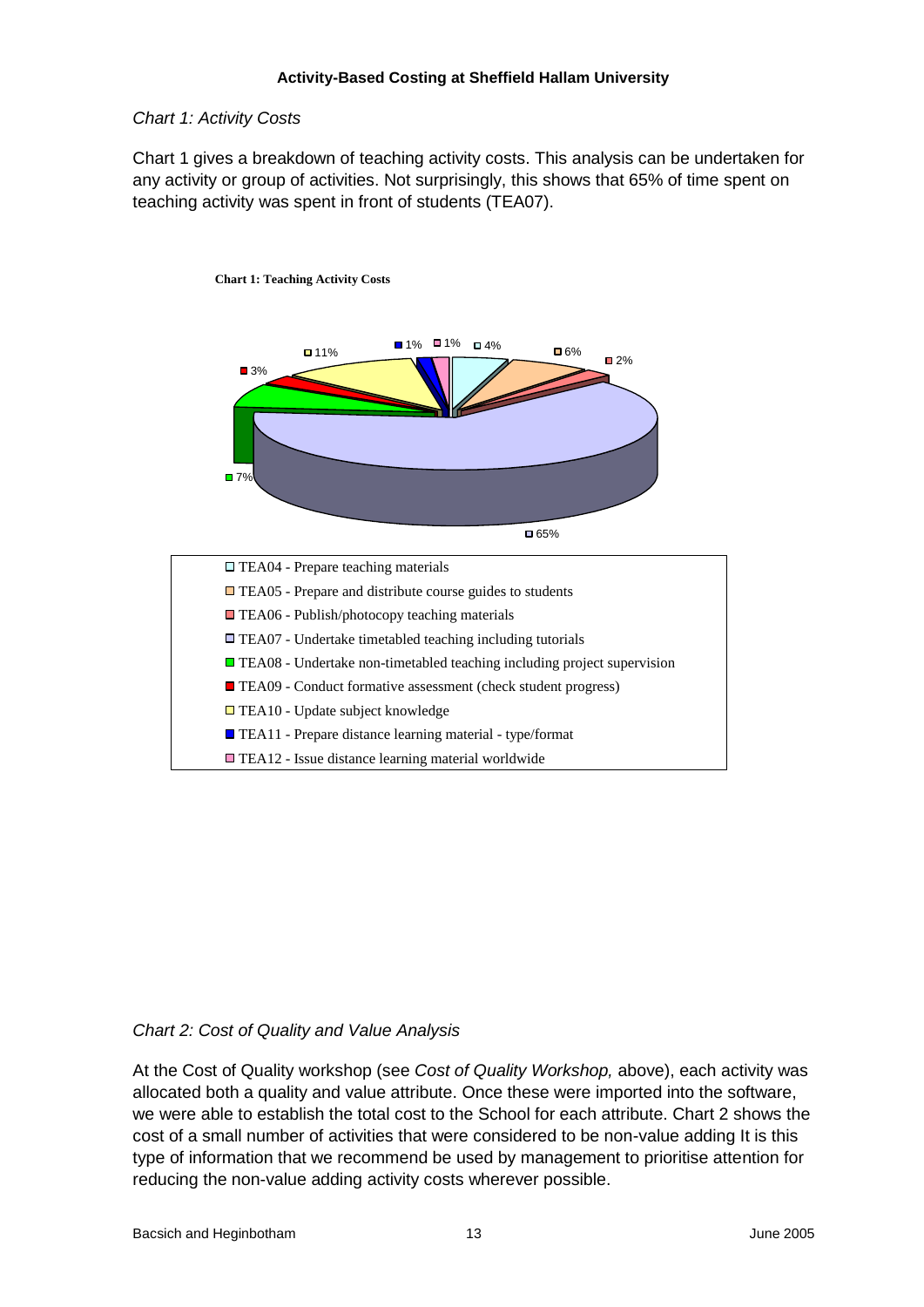

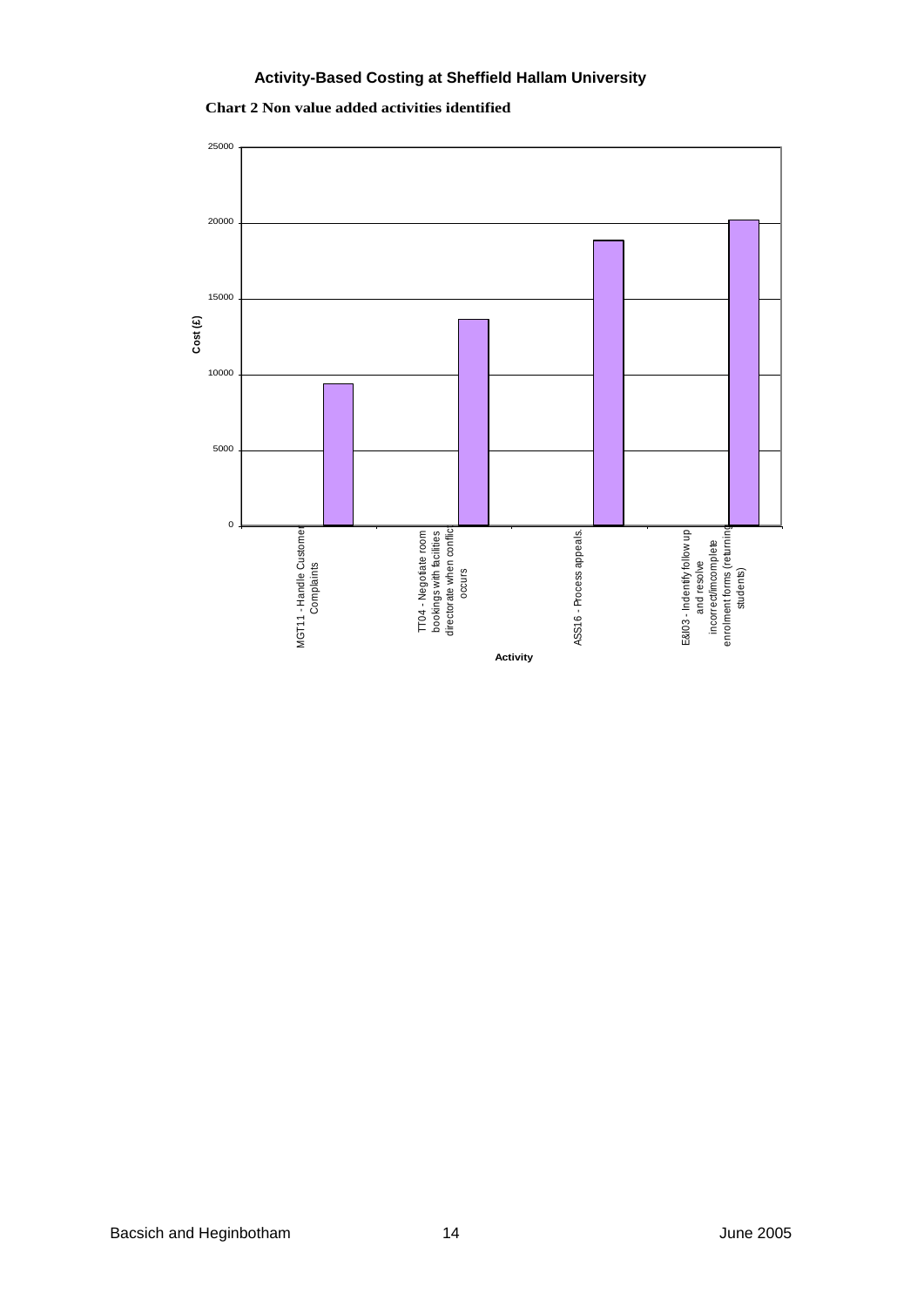#### *Charts 3 and 4: Costs by Student Type*

Charts 3 and 4 illustrate the percentage breakdown of student numbers and costs by student type. It is interesting to note that although 75% of students are full-time undergraduates, they only account for 68% of the costs – making them less costly per student than other student types. Additionally, postgraduate full-time students appear to be proportionally more expensive than other students, as they only make up 5% of student numbers but 11% of the overall student costs. (However, it is possible that parttime students have not been counted in the most appropriate fashion.)



#### **Chart 3 Percentage of Students by Type**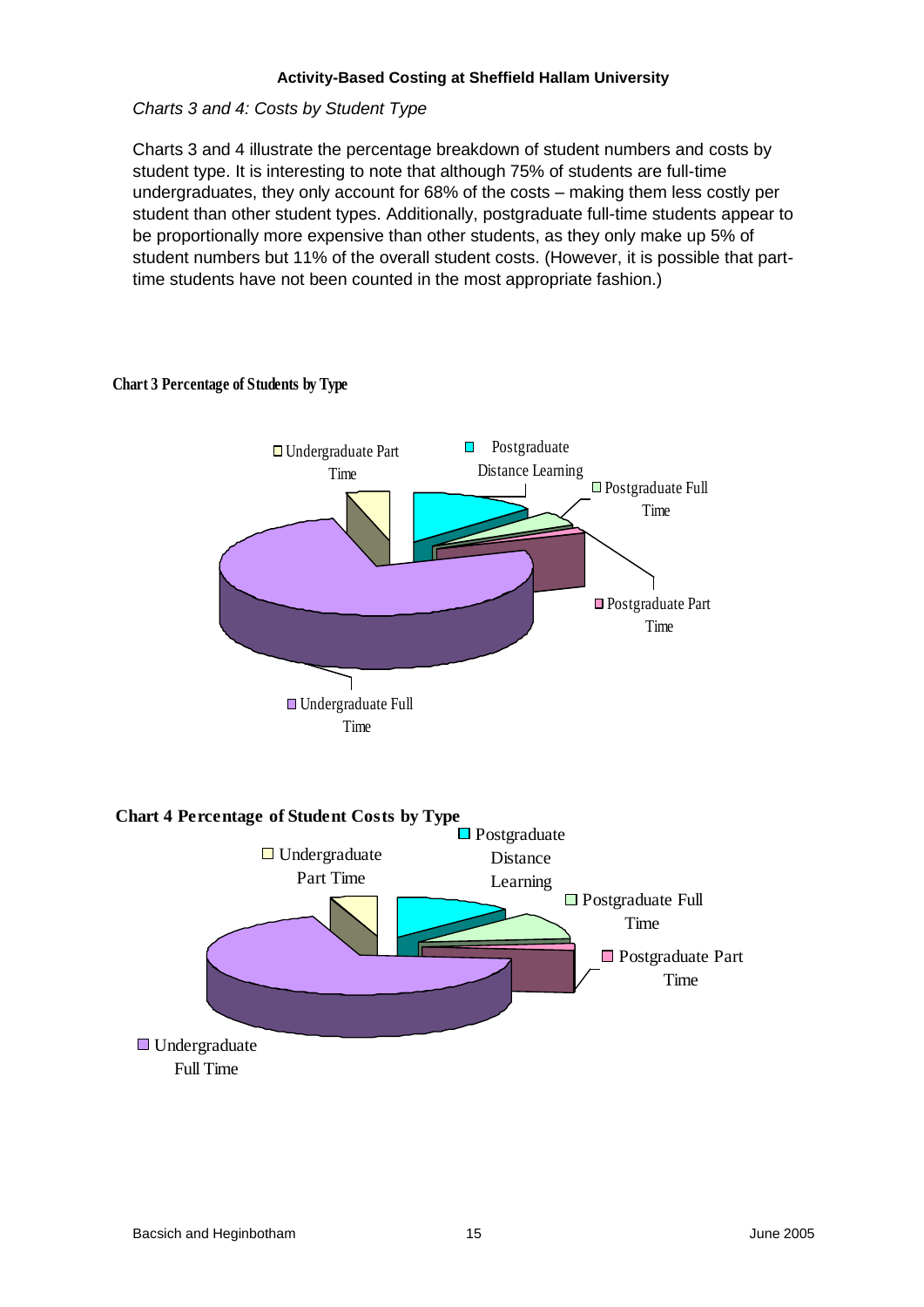#### **Chart 5 Cost per student type (£)**



Chart 5 gives the average yearly cost per student by type in 1999/2000. The figures have been rounded to the nearest thousand but clearly demonstrate that postgraduate full-time students cost the School over twice as much per student as undergraduate full-time students. What the Chart fails to take into account is the amount of funding received per student type, and in future studies a profitability figure (the difference between the cost and funding received) would be a better measure of the worth of each student to the School. Again, note the point made above about fractional students.